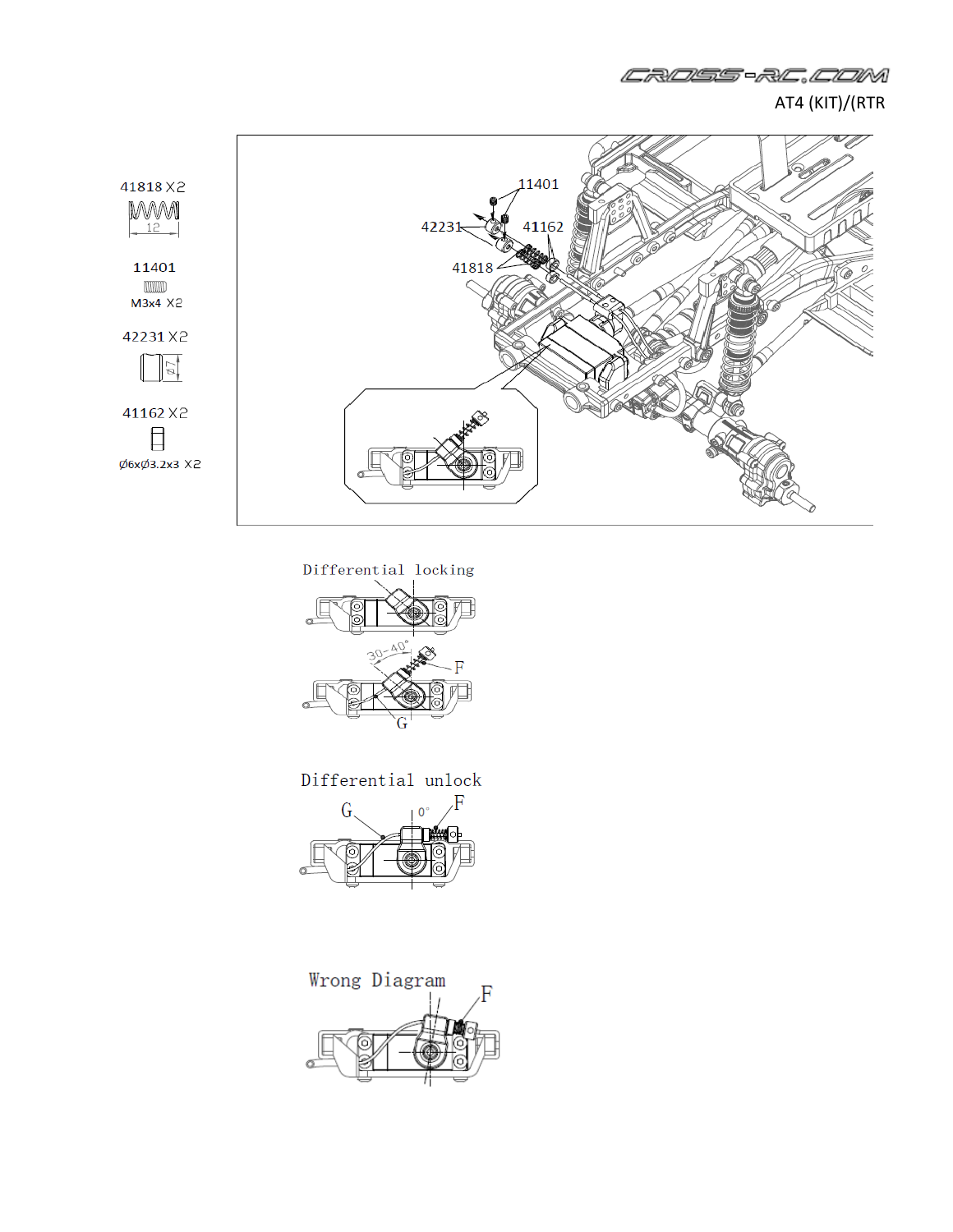

CROSS-RC.COM

Shift servo installation and adjustment



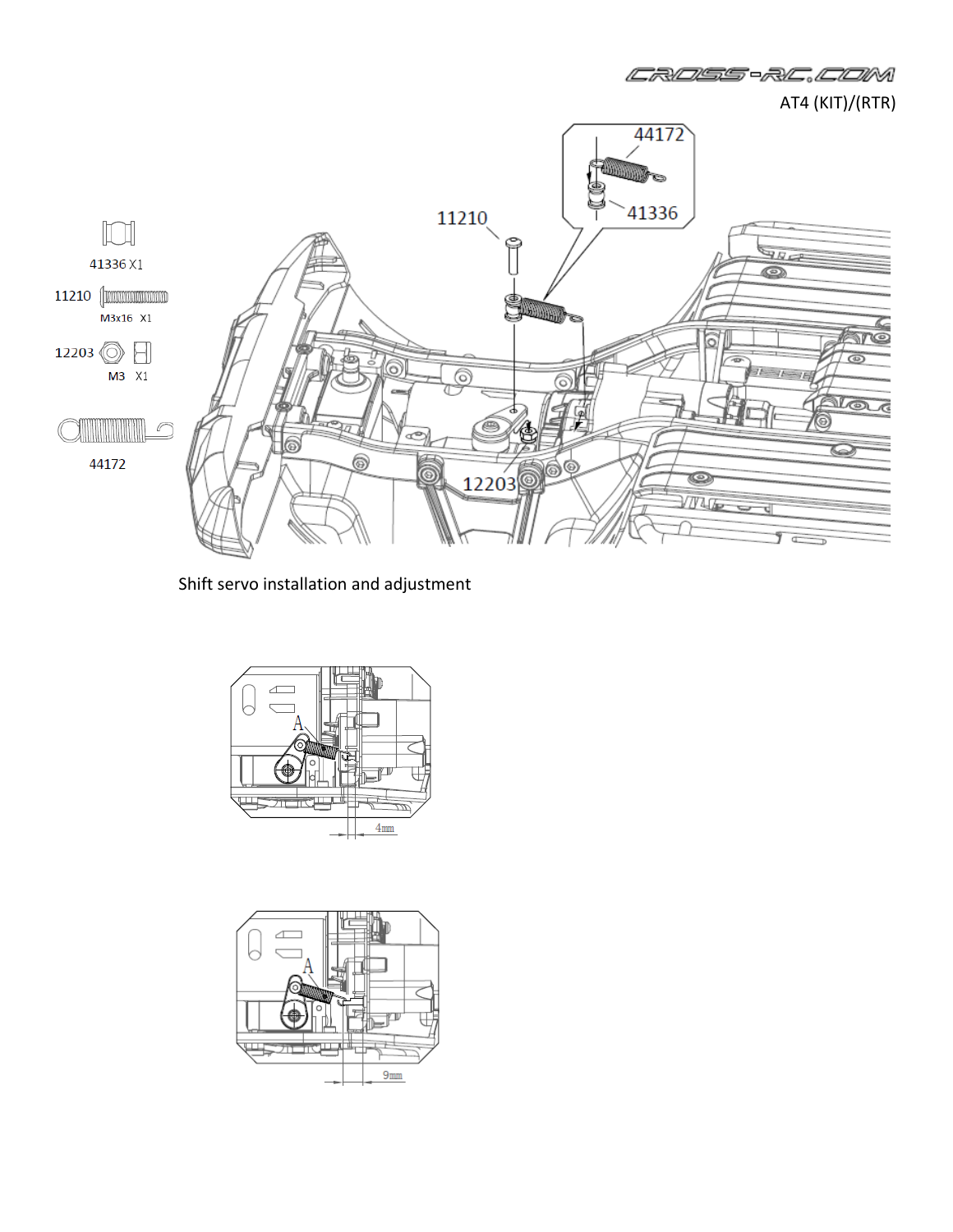# **AT4 V2.0 Servo protection device installation**

**Remind: The neutral position of the servo is set by the remote after installing the servo horn. The servo horn can also manually be adjusted. This applies to all remotes and servo.**

## **V2.0 Servo protector working and adjustment:**

# **Transmission shifting:**

**Low gear:** the switch on the remote is set in low gear and the servo horn is in neutral position. The protection spring **(A)** is not under tension. The shift chuck **(red part)** is pushed into the low gear **(C )** by the internal spring **(B).** Now the gearbox is set in low gear. **( picture 1)**

Make sure the installation angle of the servo arm do not put any Tension on the protection spring **(A)**. This can be set by the remote control or manual adjustment of the servo horn. The RTR version cannot be adjusted.

**High gear:** the switch on the remote is set in high gear and the servo horn pulls the protection spring **(A)** and the shift rod out. The shift rod pulls the shift chuck **(red part)** into the high gear **(D)** Now the gearbox is set in high gear. **(picture 2)** The servo horn should pull the protection spring **(A**) for about 2‐3 mm. This can be set by the remote control. The RTR version cannot be adjusted.